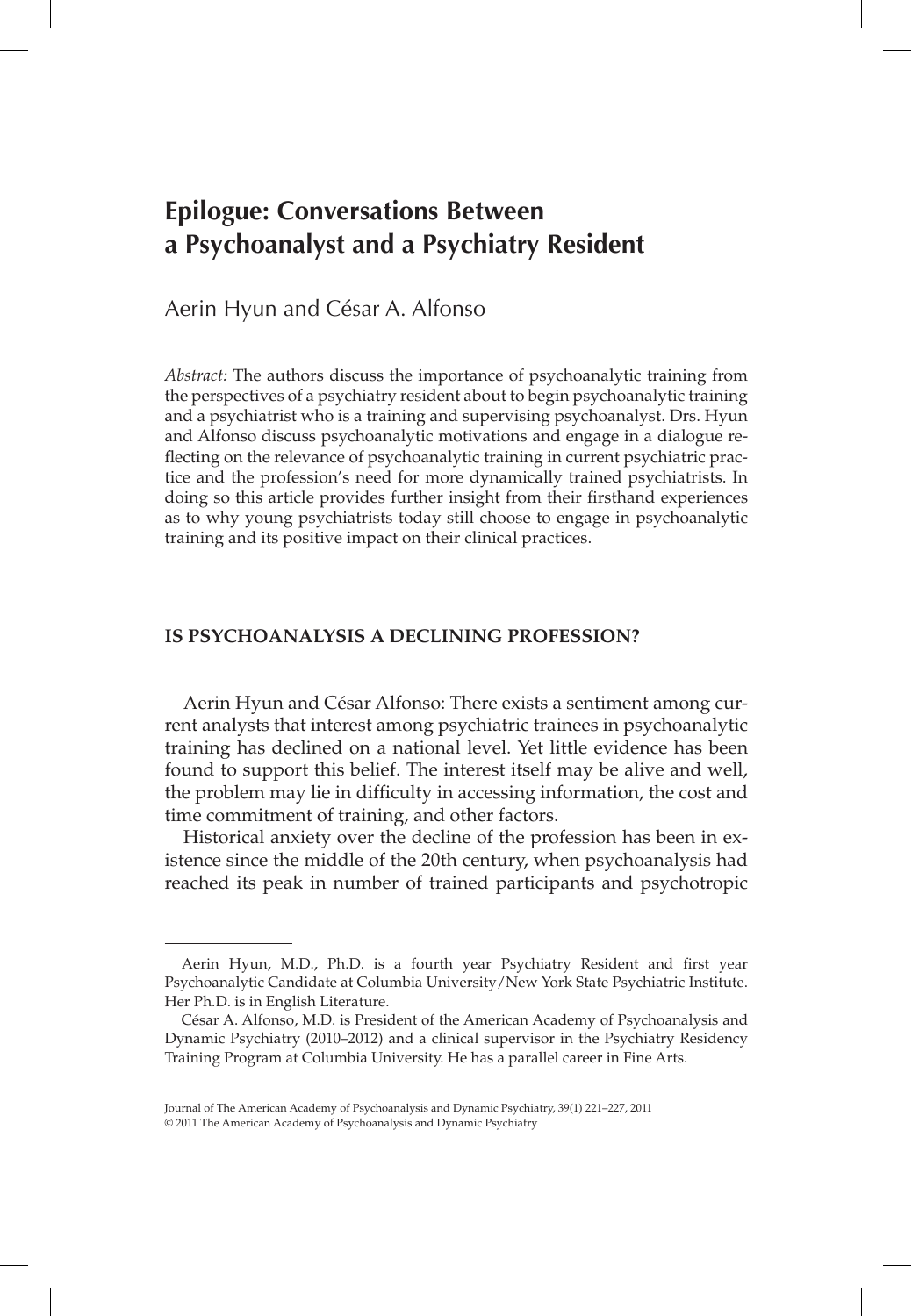#### **222 HYUN AND ALFONSO**

medications were just becoming introduced into the profession. Other types of psychotherapy soon became popular, some derived from or informed by psychoanalysis, some reactionary and dismissive of analytic technique in general. Since then, the pendulum has swung toward emphasizing medication management of mental disorders, and along with it the perception of a decreased need for psychotherapy, both within and outside of the profession. Of interest is that the number of medical psychoanalysts in the U.S. has been steady over the past decade, with an estimated 2,000 to 3,000 certified and practicing. Economic and social factors have created an environment in which there is professional incentive to see as many patients as possible in an hour in order to maintain a viable practice. Despite this, preliminary surveys of residency training programs indicate that this may not be a reflection of a lack of interest, but rather an issue of lack of accessibility, time, and/or financial means to pursue such an endeavor (Katz, Tuttle, & Housman, 2011). When polled, residents from four different residency training programs around the country responded that they are on the whole interested in learning more about psychoanalytic training and/ or pursuing a career in it (Katz, Tuttle, & Housman, 2011). While only 6–8% of psychiatrists in the United States complete formal psychoanalytic training, many more recognize the usefulness of this theory of the mind and human behavior, and apply psychoanalytic principles in their psychotherapeutic practice.

Psychoanalytic institutes across the country, in sensing these constraints, have altered their training requirements and have also begun to offer abbreviated training programs to introduce potential candidates to psychoanalytic training without the time or financial commitment involved. Various programs now offer the option of postgraduate psychotherapy training to residents who have an interest in further developing their skills beyond what residency training programs may be able to offer. Moreover, residency training programs around the country not affiliated with psychoanalytic institutes as a resource for teaching staff have also begun to hire outside faculty members to come to their programs to conduct intensive seminars and workshops and provide lectures on the finer points of psychodynamic therapy skill acquisition. Funding in the form of fellowships and awards to analytically trained attending physicians also makes it possible for those residents in areas who do not otherwise have access to this type of in-depth training to be exposed to this type of work, encouraging them to pursue additional outside training after graduating from residency.

On an international level, analysts from the United States have begun to institute programs and lectures in neighboring countries, for which there also exists a high demand (Fishkin, Fishkin, Leli, Katz, & Snyder,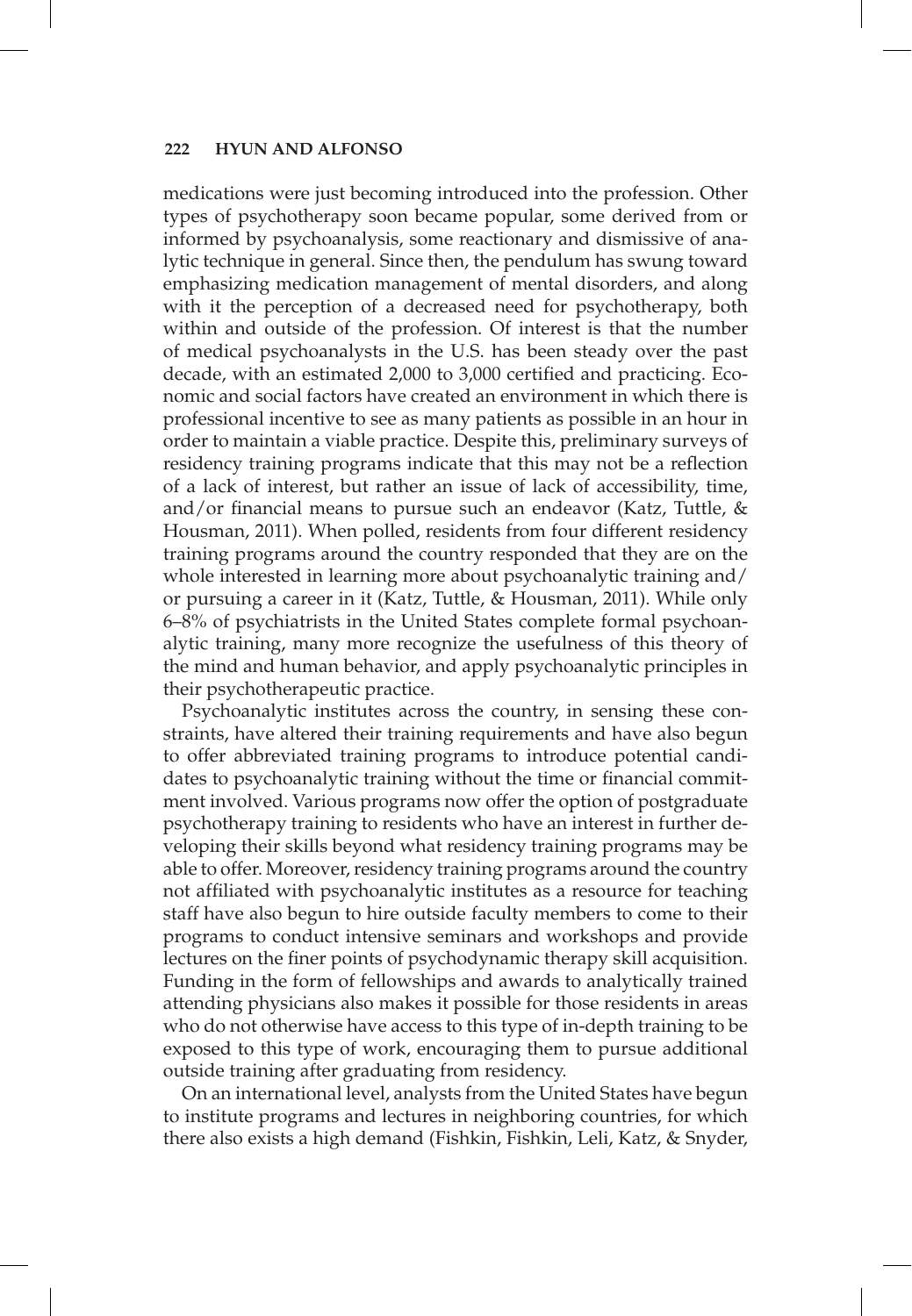in press). This occurs in the form of workshops and videoconference supervisions/sessions. The advent of planes, telephones, and now webcams has made this possible in the late 20th and early 21st centuries. The Internet makes didactic materials more accessible than ever before. Psychoanalytic training, once accessible to an elite few within the medical population, has slowly begun joining the ranks of an information technology that should once again bring training into the mainstream. The notion that the profession is dying may therefore not be due to a lack of interest, but rather a lack of exposure. Perhaps in addition to evidence that psychoanalysis actually works by brain imaging and research studies we also need evidence that there in fact exists national and international interest by medical students and residents in further training and exposure, both within and outside of the profession, as well as further research on the most effective ways to train individuals in psychodynamic therapy and psychoanalysis. However, the fact remains that as it stands today psychoanalytic training still involves a considerable commitment of both time and financial resources.

#### **Why undergo Psychoanalytic training?**

Why would a psychiatric resident embark on psychoanalytic training? What are the motivations to begin training and how would we convey these to an audience of prospective candidates comprised of medical students, psychiatry residents, and early career psychiatrists?

*Aerin Hyun:* At first I thought this would be such an easy set of questions to answer, especially since I have wanted to become an analyst for more years of my life than not. I could discuss my love of both literature and medicine, and how since first learning about psychoanalysis in my college literary courses I had always thought it would be the perfect way to combine these two otherwise disparate fields that were both equally a part of my life. I was all set to begin writing. And then, the writer's block hit. A paralytic, debilitating case that I just could not shake, try as I might. And so, as usual, I waited for it to pass. And waited. Unlike previous occasions when I have suffered from writer's block, this time something different occurred. I began to observe the block itself, rather than just try to work my way around or through it. In the past I just panicked, but this time the observations also kicked into gear (the benefit of having been in analysis for nine months prior), and soon the observations began to overtake the panic.

*César Alfonso:* I remember starting my analytic training twenty years ago. As a psychiatric resident hungry to gain psychotherapeutic skills, I had inadvertently intellectualized and overidealized the didactic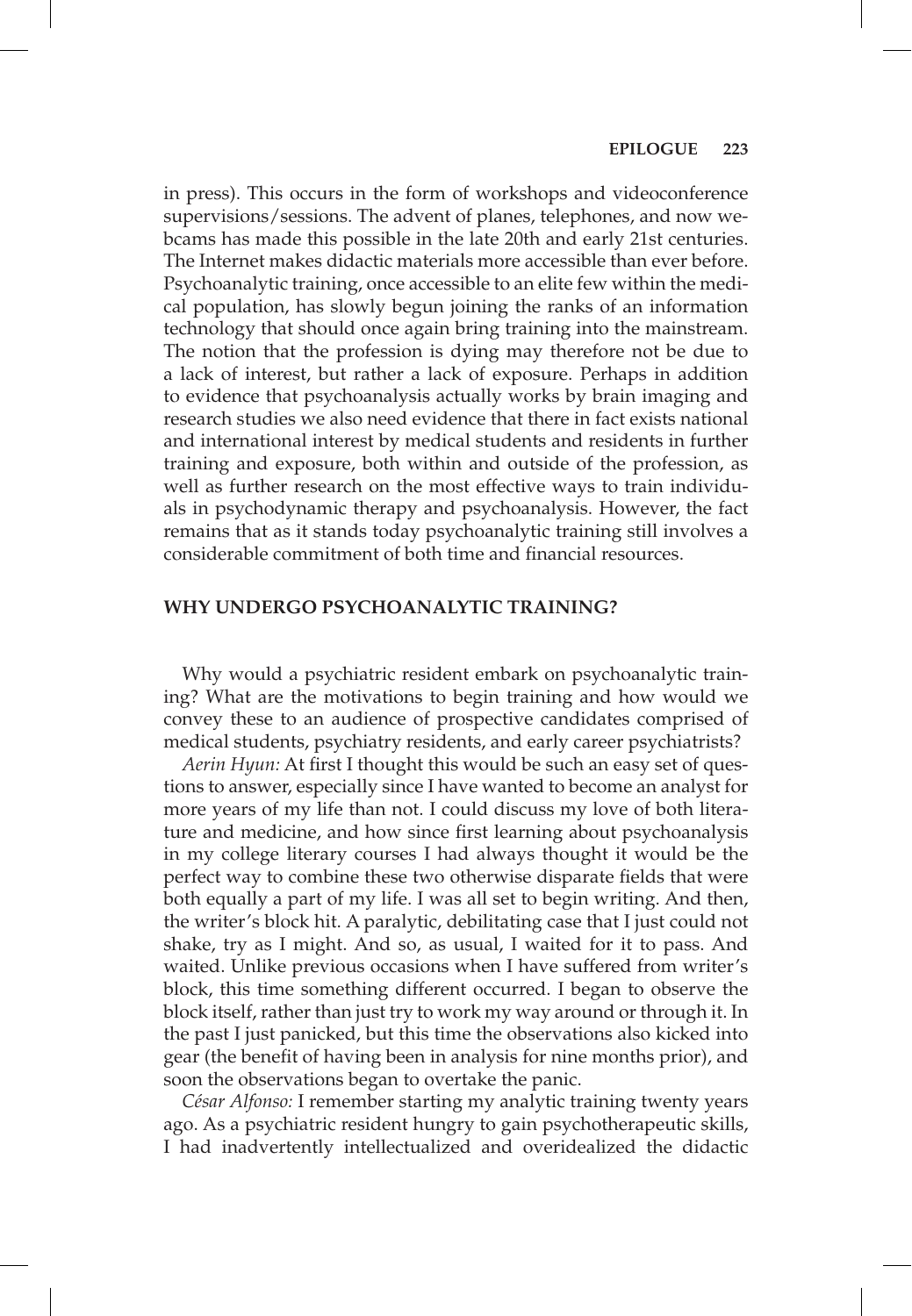#### **224 HYUN AND ALFONSO**

process, eagerly waiting to devour everything written in a field that spanned a century, only to realize, in retrospect, that the most valuable aspect of my training would be my training analysis. One has to reread everything one learns during the years of training, anyway, several times, and years later, to truly understand the meaningfulness, richness, and depth of psychoanalytic theory. But when in analysis, from day one, a process of liberation unfolds.

*Aerin Hyun:* That's the beauty of being in analysis and of psychoanalytic training itself. It is where theory meets practice, with an increasing awareness of how this gap becomes bridged. In fact, awareness itself becomes critical to the bridging process. In 2010 the residents in my program had decided to form interest groups. The two with which I am involved are the psychoanalysis and writing interest groups, and both drew in a robust crowd of residents. I found it interesting that there existed a great deal of overlap between participants of both groups, and that everyone in the writing group turned out to also be grappling with their own form of writer's block. The wheels began turning. I know that correlation does not imply causation (although one could contend that the unconscious does not differentiate between the two) and that just as many aspiring writers not interested in psychoanalysis also greatly suffer from writer's block. However, the very notion of a potential relationship between the two also caught my newly dynamically trained eye. Is it possible, I wondered, that the very basis for my interest in psychoanalysis was also somehow contributing to the writer's block that tormented me? And was it also contributing to my current block, the worst of my life as I have dramatically come to consider it, when faced with the prospect of *writing* about my interest in *psychoanalysis*? Furthermore, could the skills involved in identifying and better understanding this relationship help me not only in the short run to complete this essay, but also in the long run by making me a better clinician? And, most importantly, why do so many of us still want to get involved in a field that has for so many years been considered to be in crisis in the first place?

#### **The Merger Fantasy**

*Aerin Hyun:* Since first learning of it in my undergraduate literary theory courses, I felt that psychoanalysis represented the perfect merger between art and science. I think that many of us who ultimately decide to pursue psychoanalytic training feel similarly. We share a scholarly need to examine things, human suffering for example, from multiple vantage points in a manner that medicine alone could never fully sat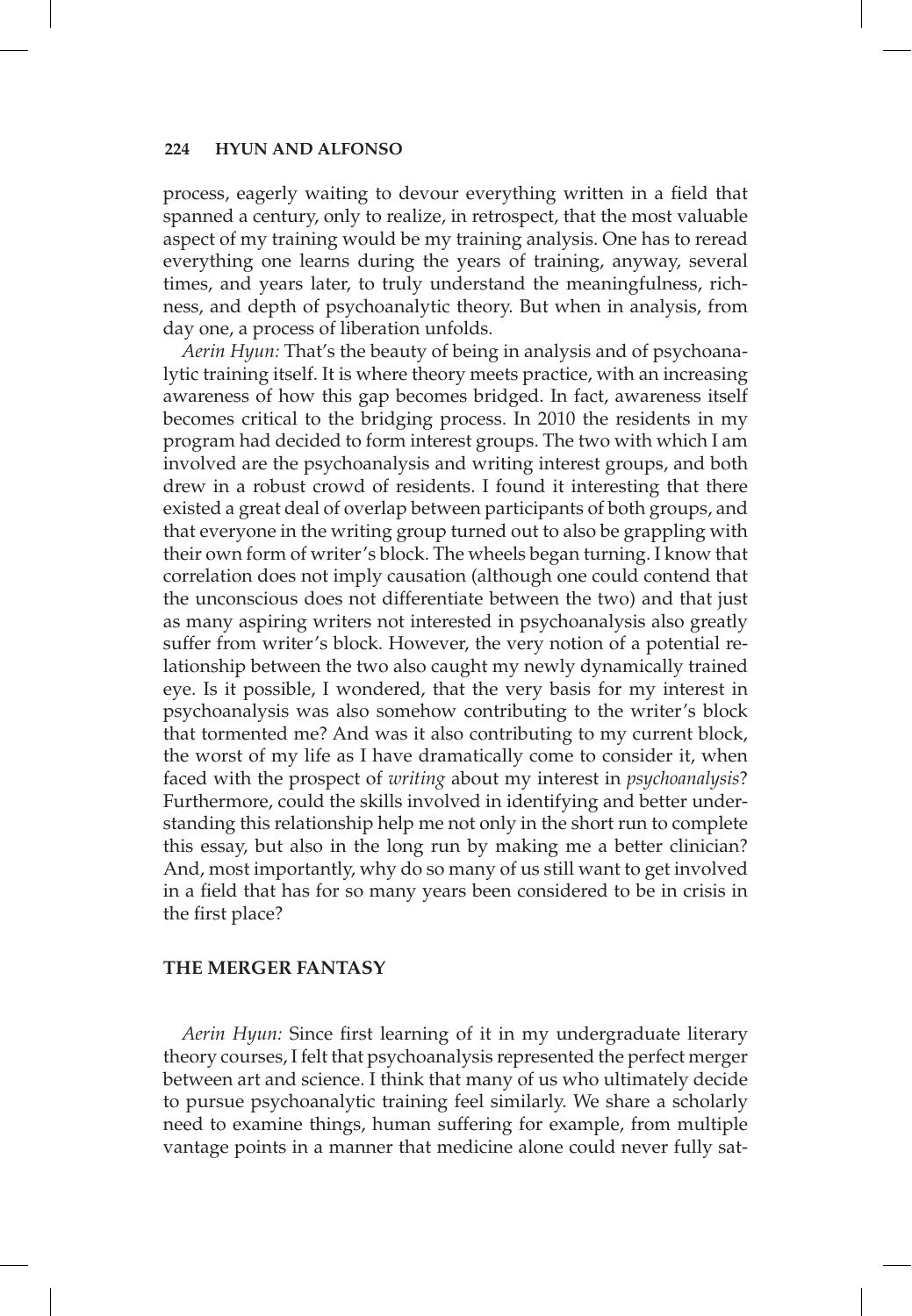isfy. As I continued on to medical and graduate schools, my ultimate goal became to facilitate communications between these two historically, stereotypically distinct realms. Throughout graduate school, I insistently and perpetually resided in the border between them, only to discover it to be a very murky place indeed.

As a dual degree candidate, I regularly switched back and forth between the two fields, and vividly recall being asked during residency interviews whether I believed a merger between the two could ever truly occur in my brain, and if so what would that look like? Would it be like two simultaneous but parallel processes, or more like two languages combined into a third? I responded that after 15 years of training, I still didn't know but would let her know as soon as I reached that place. And I really thought at the time that I would, for I had convinced myself that psychiatry residency and then psychoanalytic training would finally get me there.

At the time and ever since, I have learned to accept that inhabiting these two worlds is much like residing in two different countries, speaking two different languages that may at times resemble one another, like Spanish and Portuguese. Returning from one to the other inevitably resulted in several months of confusion, during which I lived in this gray zone, understanding neither language fully. I always thought that with time, one day I would be able to inhabit both places simultaneously and see things from a clear vantage. After many years of trying, I am beginning to wonder if this is possible. Given that it is difficult to physically reside in two countries at once or speak two languages simultaneously, why would one think that there could ever be a true fusion between the art and the science of psychiatry? It made me wonder about this merger fantasy, and how it exists both within and outside of the profession.

*César Alfonso:* Many who choose to go into psychiatry, and medicine in general, do so in response to the lure of this call to merge the two domains of sciences and humanities. This appears to be the case even more with individuals pursuing psychoanalytic training. From its inception, psychoanalysis has benefited from cross-fertilization with other fields. Take, for instance, the concept of "empathy," one so central to our psychotherapy practice. The word "empathy" was first used in the field of Aesthetics in the 19th century as an attempt to define the emotional experience of contemplating a work of art. The extrapolation of "*Einfühlung*" from Aesthetics to Psychoanalysis (Alfonso & Eckardt, 2005; Pigman, 1995; Vischer, 1873) opened the doors to an interdisciplinary exchange that has undoubtedly enriched both fields. Psychoanalysis, as a cultural entity, has enriched other fields, most notably literary theory and criticism, art history, and fine arts.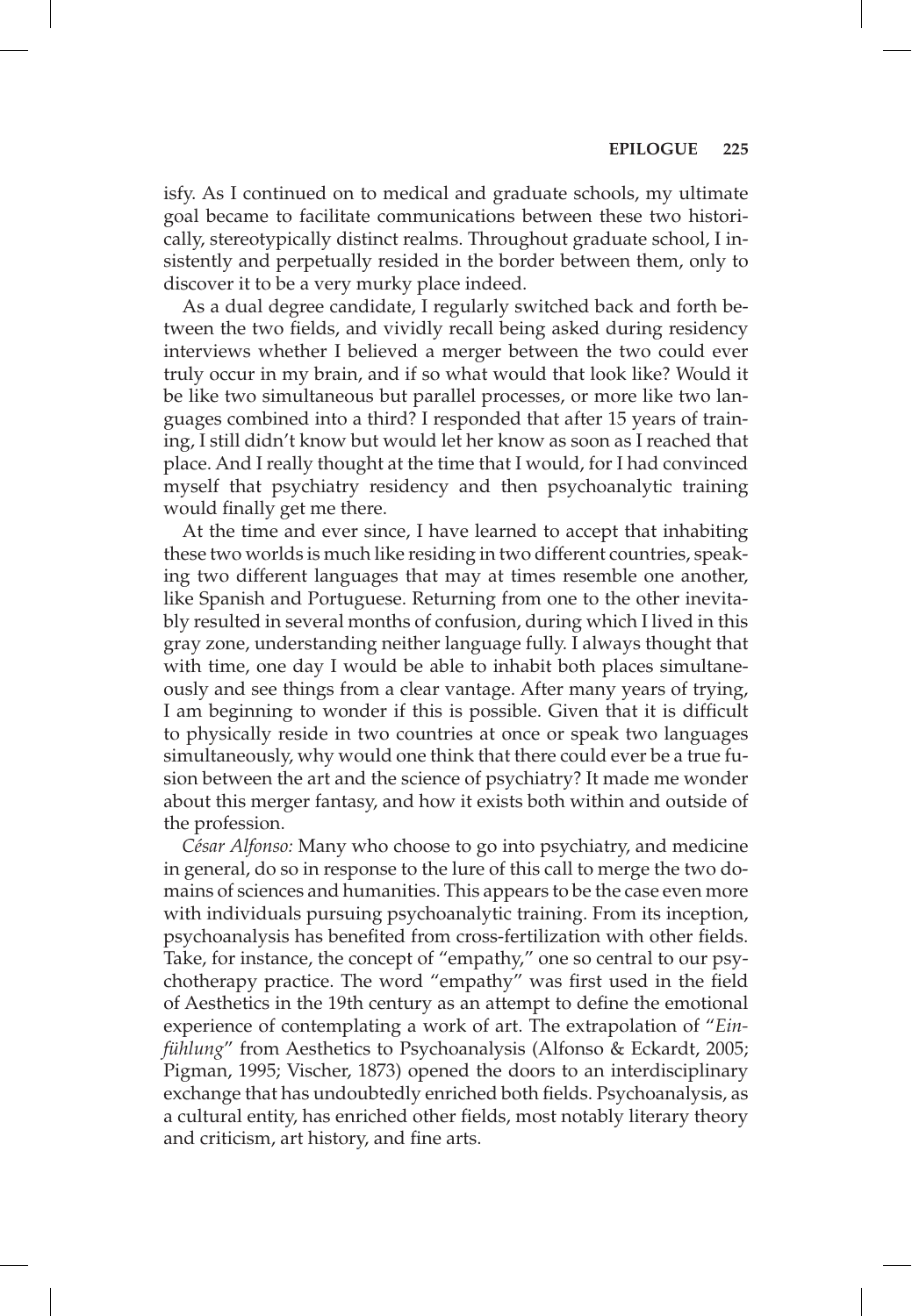#### **226 HYUN AND ALFONSO**

*Aerin Hyun:* So, in observing my writer's block I noted the following. Nearly everyone in the psychoanalytic interest group also wanted to write and was suffering from writer's block. There exists and I harbor a science and humanities merger fantasy which has resulted in me spending much of my life in an intellectually foggy no man's land. This series of observations led to the revelation that perhaps my very interest in psychoanalysis itself was somehow contributing to and responsible for my block. In other words, maybe my interest in psychoanalysis—a field that presupposes my interest in a relationship between science and the humanities and therefore relegated me to residing in this murky undefined intellectual space—was the very thing preventing me from writing about it. Furthermore, identifying first that a relationship existed and then examining this relationship between my interest and my block was the very thing that helped me work my way out of it, bringing a newfound clarity to this otherwise confusing place.

When our patients become faced with roadblocks in their lives or even within sessions, we use these blocks as tools to better understand and help them, if even by showing them our attempts to do so. Such tools occur in the form of the analysis of the transference, countertransference, language, dreams, fantasies, etc. Similarly examining my writer's block, the nature of it and its associations helped me work through my own block. This was made possible by having begun to learn to do this (the examining of blocks and inhibitions for clues on how to better understand) in both sessions with patients and in my own analysis. Engaging in psychoanalytic training further refines our ability to do this, and in doing so contributes to our personal analyses, and vice versa. So in thinking about the original question posed at the outset, "why undergo psychoanalytic training?" and in working through the ensuing writer's block, I have discovered my response: because I am someone who wants to know the answer in the first place. I want to know why "why undergo psychoanalytic training?"—to continually place myself in that fog and state of tension and then to work my way out of it, providing clarity along the way for both myself and for my patients. Engaging in psychoanalytic training and in my own personal analysis will enable me to continue to improve my means of doing so. It would have never otherwise occurred to me to examine the nature of my writer's block itself as a means of overcoming it. In that way, my experience has been similar to César's: what began as an intellectual curiosity and endeavor has crossed over into the realm of the intensely personal. In other words, what began as a quest to explain an intellectual interest in psychoanalysis has ended in a personal revelation about my interest, my writer's block and a possible relationship between the two.